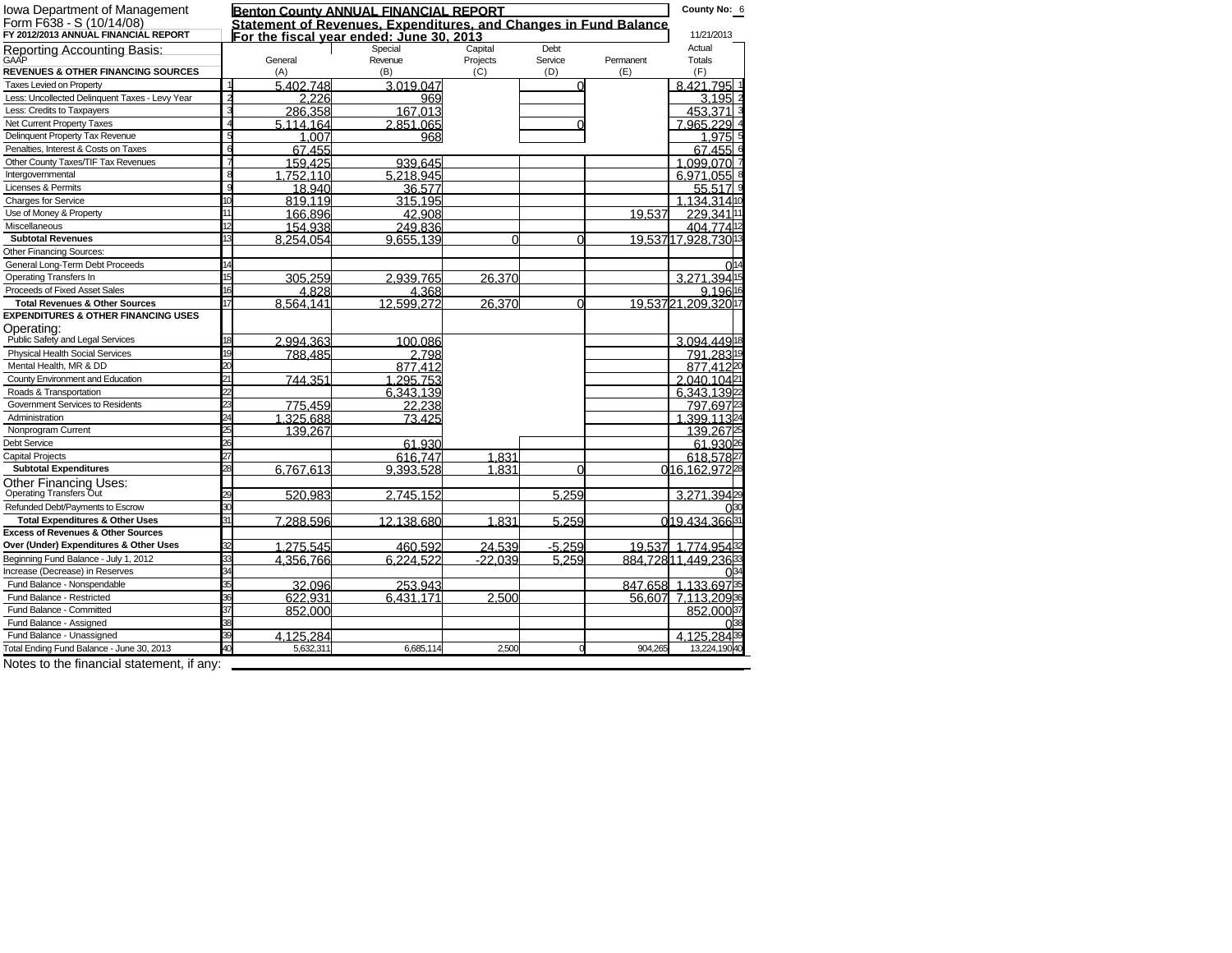| Iowa Department of Management -- Form F634 - A |     |                      | <b>REVENUES DETAIL</b>  |           |                                         |                              |                             |                |                         |       |           | County No: 6x       |
|------------------------------------------------|-----|----------------------|-------------------------|-----------|-----------------------------------------|------------------------------|-----------------------------|----------------|-------------------------|-------|-----------|---------------------|
| FY 2012/2013 ANNUAL FINANCIAL REPORT           |     | <b>Benton County</b> |                         |           |                                         |                              |                             |                |                         |       |           | 11/21/2013          |
| Reporting Accounting Basis:                    |     |                      | <b>GENERAL FUND</b>     |           |                                         | <b>SPECIAL REVENUE FUNDS</b> |                             |                | All                     | All   | All       | <b>TOTALS</b>       |
| GAAP                                           |     | General              | General                 | MH-DD     | Rural Services Rural Services Secondary |                              |                             |                | Capital                 | Debt  | Permanent | Actual              |
|                                                |     | Basic                | Supplemental Srvcs Fund |           | Basic                                   | Supplemental                 | Roads                       | Other          | <b>Projects</b> Service |       | Funds     | 2012/2013           |
|                                                |     | (A)                  | (B)                     | (C)       | (D)                                     | (E)                          | (F)                         | (G)            | (H)                     | (1)   | (J)       | (K)                 |
| TAXES LEVIED ON PROPERTY                       |     | 14.101.708           | 1.301.040               | 883.636   | 2.135.411                               |                              |                             |                |                         |       |           | 8.421.795 1         |
| LESS: UNCOLL. DEL. TAXES LEVY YEAR             |     | 1.690                | 536                     | 364       | 605                                     |                              |                             |                |                         |       |           | 3.195               |
| LESS: CREDITS TO TAXPAYERS                     |     | 217.399              | 68.959                  | 46.834    | 120.179                                 |                              |                             |                |                         |       |           | 453.371             |
| =1000 NET CURRENT PROPERTY TAXES               |     | *43.882.619          | 1.231.545               | 836,438   | 2.014.627                               |                              |                             |                |                         |       |           | .965.229            |
| 1010 DELINQ. PROPERTY TAX REVENUE              |     | 627                  | 380                     | 163       | 805                                     |                              |                             |                |                         |       |           | 1.975               |
| 11xx PENALTIES, INT, & COSTS ON TAXES          |     | 67.455               |                         |           |                                         |                              |                             |                |                         |       |           | 67.455 6            |
| <b>OTHER COUNTY TAXES:</b>                     |     |                      |                         |           |                                         |                              |                             |                |                         |       |           |                     |
| 12xx Other County Taxes                        |     | 4.701                | 1.491                   | 1.013     | 2.479                                   |                              |                             |                |                         |       |           | 9.684               |
| 13xx Voter Approved Local Option Taxes         |     |                      |                         |           |                                         |                              |                             | 814.651        |                         |       |           | 814.651             |
| 14xx Gambling Taxes                            |     |                      |                         |           |                                         |                              |                             |                |                         |       |           |                     |
| 15xx TIF Tax Revenues                          |     |                      |                         |           |                                         |                              |                             | 21.051         |                         |       |           | 21.0511             |
| 16xx Utility Tax Replacement Excise Taxes      |     | 116.333              | 36.900                  | 25.062    | 75.389                                  |                              |                             |                |                         |       |           | 253.6841            |
| Subtotal (lines 7 - 11)                        |     | 121.034              | 38.391                  | 26.075    | 77.868                                  |                              |                             | 835.702        |                         |       |           | 1.099.0701          |
| <b>INTERGOVERNMENTAL REVENUE:</b>              |     |                      |                         |           |                                         |                              |                             |                |                         |       |           |                     |
| 20xx State Shared Revenues                     |     |                      |                         |           |                                         |                              | 3.947.830                   |                |                         |       |           | 3.947.8301          |
| 21xx State Replacements Against Levied Taxes   |     | 217.399              | 68.959                  | 46.834    | 120.179                                 |                              |                             |                |                         |       |           | 453.37114           |
| 22xx Other State Tax Replacements              | 15  | 2.785                | 883                     | 600       | 1.021                                   |                              |                             |                |                         |       |           | 5.2891              |
| 23xx, 24xx State\Federal Pass-Thru Revenues    | 16  | 814.815              |                         |           |                                         |                              | 247.646                     | 56.967         |                         |       |           | 1.119.42816         |
| 25xx Contributions from Other                  |     |                      |                         |           |                                         |                              |                             |                |                         |       |           |                     |
| Intergovernmental Units                        |     | 345.661              | 4.534                   |           |                                         |                              | 57.068                      | 449.292        |                         |       |           | 856.555             |
| 26xx, 27xx State Grants and Entitlements       | 18  | 297.074              |                         | 25.036    |                                         |                              | 205.355                     | 16.954         |                         |       |           | 544,41918           |
| 28xx Federal Grants and Entitlements           |     |                      |                         |           |                                         |                              |                             | 44.163         |                         |       |           | 44.16319            |
| 29xx Payments in Lieu of Taxes                 | 20  |                      |                         |           |                                         |                              |                             |                |                         |       |           |                     |
| Subtotal (lines 13 - 20)                       |     | *211.677.734         | 74.376                  | 72.470    | 121.200                                 |                              | 4.457.899                   | 567.376        |                         |       |           | 6.971.05521         |
| 3xxx LICENSES & PERMITS                        | 22  | 18.940               |                         |           |                                         |                              | 36.577                      |                |                         |       |           | 55.5172             |
| 4xxx, 5xxx CHARGES FOR SERVICE                 | *23 | 818.921              | 198                     | 2,886     | 4.275                                   |                              |                             | 308.034        |                         |       |           | .134.3142           |
| 6xxx USE OF MONEY & PROPERTY                   |     | 166,896              |                         |           |                                         |                              |                             | 42.908         |                         |       | 19.537    | 229.34124           |
| <b>8xxx MISCELLANEOUS</b>                      | 25  | 150.752              | 4.186                   | 19.873    |                                         |                              | 216.876                     | 13.087         |                         |       |           | 404 774 25          |
| Total Revenues*                                |     | 266.904.978          | 1.349.076               | 957.905   | 2.218.775                               | ∩                            | 4.711.3521.767.107          |                | $\Omega$                |       |           | 19.53717.928.73026  |
| OTHER FINANCING SOURCES:                       |     |                      |                         |           |                                         |                              |                             |                |                         |       |           |                     |
| <b>OPERATING TRANSFERS IN:</b>                 |     |                      |                         |           |                                         |                              |                             |                |                         |       |           |                     |
| 9000 From General Basic                        | 27  |                      | 300.000                 |           |                                         |                              | 152.518                     | 42.095         | 26,370                  |       |           | 520.98327           |
| 9020 From Rural Services Basic                 | 28  |                      |                         |           |                                         |                              | 2.003.354                   | 271,800        |                         |       |           | 2.275.1542          |
| 90xx From Other Budgetary Funds                | 29  | 5.259                |                         |           | 208.851                                 |                              | 261.147                     |                |                         |       |           | 475.2572            |
| Subtotal (lines 27-29)                         | 30  | 5.259                | 300.000                 |           | 208.851                                 |                              | 0, 2.417.019                | 313.895 26.370 |                         |       |           | 3.271.39430         |
| 91xx PROCEEDS\GEN LONG-TERM DEBT               | 31  |                      |                         |           |                                         |                              |                             |                |                         |       |           |                     |
| 92xx PROCEEDS\GEN FIXED ASSET SALES            | 32  | 4.828                |                         |           |                                         |                              | 4.368                       |                |                         |       |           | 9.19632             |
| <b>Total Revenues and Other Sources</b>        |     | 386.915.065          | 1.649.076               | 957.905   | 2.427.626                               |                              | 7.132.7392.081.002 26.370   |                |                         |       |           | 19.53721.209.32033  |
| Beginning Fund Balance - July 1, 2012          |     | 343.581.035          | 775.731                 | 775,678   | 267,070                                 |                              | 2.911.9352.269.839 - 22.039 |                |                         | 5.259 |           | 884.72811.449.23634 |
| TOTAL RESOURCES (lines 33 + 34)                | 35  | 10,496,100           | 2,424,807               | 1,733,583 | 2,694,696                               |                              | 10,044,674                  | 4,350,841      | 4,331                   | 5,259 | 904,265   | 32,658,55635        |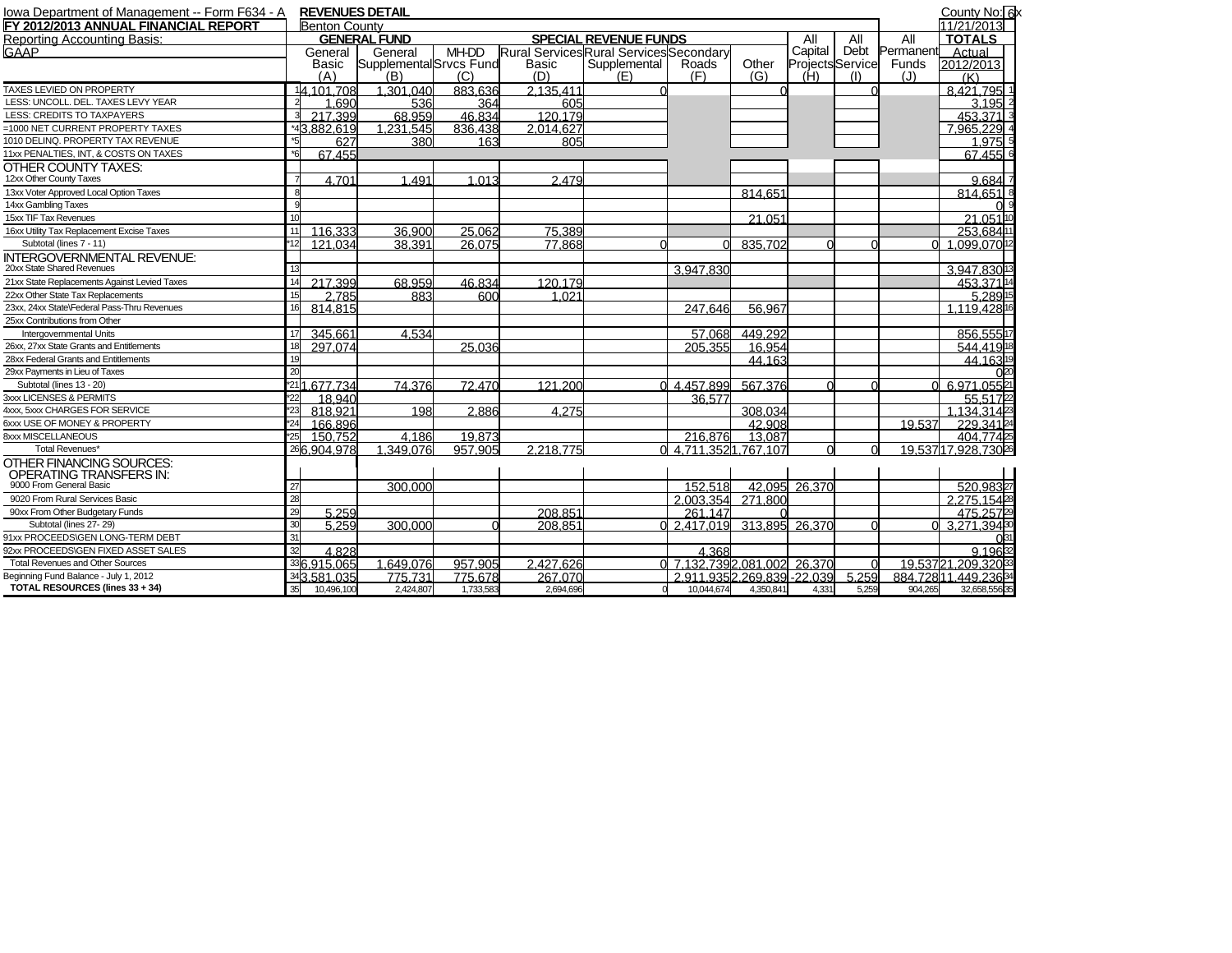| Iowa Department of Management<br><u>Form F634 - B (Sheet 1 of 8)</u> |              | <b>SERVICE AREA 1</b> | <b>PUBLIC SAFETY AND LEGAL SERVICES</b> |          |                                                     |                              |          |         |           | County No: 6  |                              |
|----------------------------------------------------------------------|--------------|-----------------------|-----------------------------------------|----------|-----------------------------------------------------|------------------------------|----------|---------|-----------|---------------|------------------------------|
| FY 2012/2013 ANNUAL FINANCIAL REPORTBenton County                    |              |                       |                                         |          |                                                     |                              |          |         |           | 11/21/2013    |                              |
| Reporting Accounting Basis:                                          |              |                       | <b>GENERAL FUND</b>                     |          |                                                     | <b>SPECIAL REVENUE FUNDS</b> |          |         | All       | <b>TOTALS</b> |                              |
| GAAP                                                                 |              | General               | General                                 |          | MH-DD Srvcs Rural Services Rural Services Secondary |                              |          |         | Permanent | Actual        |                              |
|                                                                      |              | Basic                 | Supplemental                            | Fund     | Basic                                               | Supplemental                 | Roads    | Other   | Funds     | 2012/2013     |                              |
|                                                                      |              | (A)                   | (B)                                     | (C)      | (D)                                                 | (E)                          | (F)      | (G)     | (J)       | (K)           |                              |
| <b>LAW ENFORCEMENT PROGRAM</b>                                       |              |                       |                                         |          |                                                     |                              |          |         |           |               |                              |
| 1000 - Uniformed Patrol Services                                     |              | 544.478               | 118.072                                 |          | 86.579                                              |                              |          | 1.950   |           | 751.079 1     |                              |
| 1010 - Investigations                                                |              | 115,578               | 43.588                                  |          |                                                     |                              |          |         |           | 159.166 2     |                              |
| 1020 - Unified Law Enforcement                                       |              |                       |                                         |          |                                                     |                              |          |         |           |               |                              |
| 1030 - Contract Law Enforcement                                      |              |                       |                                         |          |                                                     |                              |          |         |           |               |                              |
| 1040 - Law Enforcement Communications                                |              | 252.951               | 65.048                                  |          |                                                     |                              |          |         |           | 317.999 5     |                              |
| 1050 - Adult Correctional Services                                   |              | 667.701               | 166,547                                 |          |                                                     |                              |          | 567     |           | 834.815 6     |                              |
| 1060 - Administration                                                |              | 337.614               | 85.462                                  |          |                                                     |                              |          |         |           | 423.076 7     |                              |
| Subtotal                                                             |              | 81.918.322            | 478.717                                 | ∩        | 86.579                                              |                              | $\Omega$ | 2.517   | $\Omega$  | 2.486.135 8   |                              |
| <b>LEGAL SERVICES PROGRAM</b>                                        |              |                       |                                         |          |                                                     |                              |          |         |           |               |                              |
| 1100 - Criminal Prosecution                                          |              | 342.650               | 113.801                                 |          |                                                     |                              |          |         |           | 456.451 9     |                              |
| 1110 - Medical Examiner                                              |              | 41.471                |                                         |          |                                                     |                              |          |         |           | 41.471 10     |                              |
| 1120 - Child Support Recovery                                        |              |                       |                                         |          |                                                     |                              |          |         |           |               | $\Omega$ <sub>11</sub>       |
| Subtotal                                                             | 12           | 384.121               | 113.801                                 | ∩        |                                                     |                              |          |         |           | 497.92212     |                              |
| <b>EMERGENCY SERVICES</b>                                            |              |                       |                                         |          |                                                     |                              |          |         |           |               |                              |
| 1200 - Ambulance Services                                            | 13           |                       |                                         |          |                                                     |                              |          |         |           |               | $\overline{0}$ <sup>13</sup> |
| 1210 - Emergency Management                                          | 14           | 4.000                 | 31.707                                  |          |                                                     |                              |          |         |           | 35.70714      |                              |
| 1220 - Fire Protection & Rescue Srvcs                                | 15           | 1.831                 |                                         |          | 308                                                 |                              |          | 10.682  |           | 12.82115      |                              |
| 1230 - E911 Service Board                                            | 16           |                       |                                         |          |                                                     |                              |          |         |           |               | 016                          |
| Subtotal                                                             | 17           | 5.831                 | 31.707                                  | ∩        | 308                                                 |                              |          | 010.682 | $\Omega$  | 48.528 17     |                              |
| <b>ASSISTANCE TO DISTRICT COURT</b>                                  |              |                       |                                         |          |                                                     |                              |          |         |           |               |                              |
| <b>SYSTEM PROGRAM</b>                                                |              |                       |                                         |          |                                                     |                              |          |         |           |               |                              |
| 1400 - Physical Operations                                           | 18           |                       | 700                                     |          |                                                     |                              |          |         |           | 70018         |                              |
| 1410 - Research & Other Assistance                                   | 19           |                       | 8.851                                   |          |                                                     |                              |          |         |           | 8.85119       |                              |
| 1420 - Bailiff Services                                              | 20           |                       | 21.831                                  |          |                                                     |                              |          |         |           | 21.83120      |                              |
| Subtotal                                                             | 21           |                       | 31.382                                  | ∩        |                                                     |                              |          |         |           | 31,38221      |                              |
| <b>COURT PROCEEDINGS PROGRAM</b>                                     |              |                       |                                         |          |                                                     |                              |          |         |           |               |                              |
| 1500 - Juries & Witnesses                                            | $\mathbf{z}$ |                       | 11.232                                  |          |                                                     |                              |          |         |           | 11.23222      |                              |
| 1510 - (Reserved)                                                    | 23           |                       |                                         |          |                                                     |                              |          |         |           |               |                              |
| 1520 - Detention Services                                            | 24           |                       | 1.577                                   |          |                                                     |                              |          |         |           | 1.57724       |                              |
| 1530 - Court Costs                                                   | 25           |                       |                                         |          |                                                     |                              |          |         |           |               | 025                          |
| 1540 - Service of Civil Papers                                       | 26           |                       | 5.601                                   |          |                                                     |                              |          |         |           | 5.60126       |                              |
| Subtotal                                                             | 27           |                       | 18.410                                  | ∩        |                                                     |                              |          |         |           | 18,41027      |                              |
| JUVENILE JUSTICE ADMINISTRATION                                      |              |                       |                                         |          |                                                     |                              |          |         |           |               |                              |
| <b>PROGRAM</b>                                                       |              |                       |                                         |          |                                                     |                              |          |         |           |               |                              |
| 1600 - Juvenile Victim Restitution                                   | 28           |                       |                                         |          |                                                     |                              |          |         |           |               | $0^{28}$                     |
| 1610 - Juvenile Representation Services                              | 29           |                       | 2.123                                   |          |                                                     |                              |          |         |           | 2.12329       |                              |
| 1620 - Court-Appointed Attorneys &                                   |              |                       |                                         |          |                                                     |                              |          |         |           |               |                              |
| Court Costs for Juveniles                                            | 30           |                       | 9.949                                   |          |                                                     |                              |          |         |           | 9.94930       |                              |
| Subtotal                                                             | 31           |                       | 12.072                                  | $\cap$   |                                                     |                              | $\Omega$ |         |           | 12.07231      |                              |
| TOTAL - PUBLIC SAFETY & LEGAL SERVICES                               | 32           | 2.308.274             | 686,089                                 | $\Omega$ | 86,887                                              |                              | $\Omega$ | 13.199  | n         | 3,094,44932   |                              |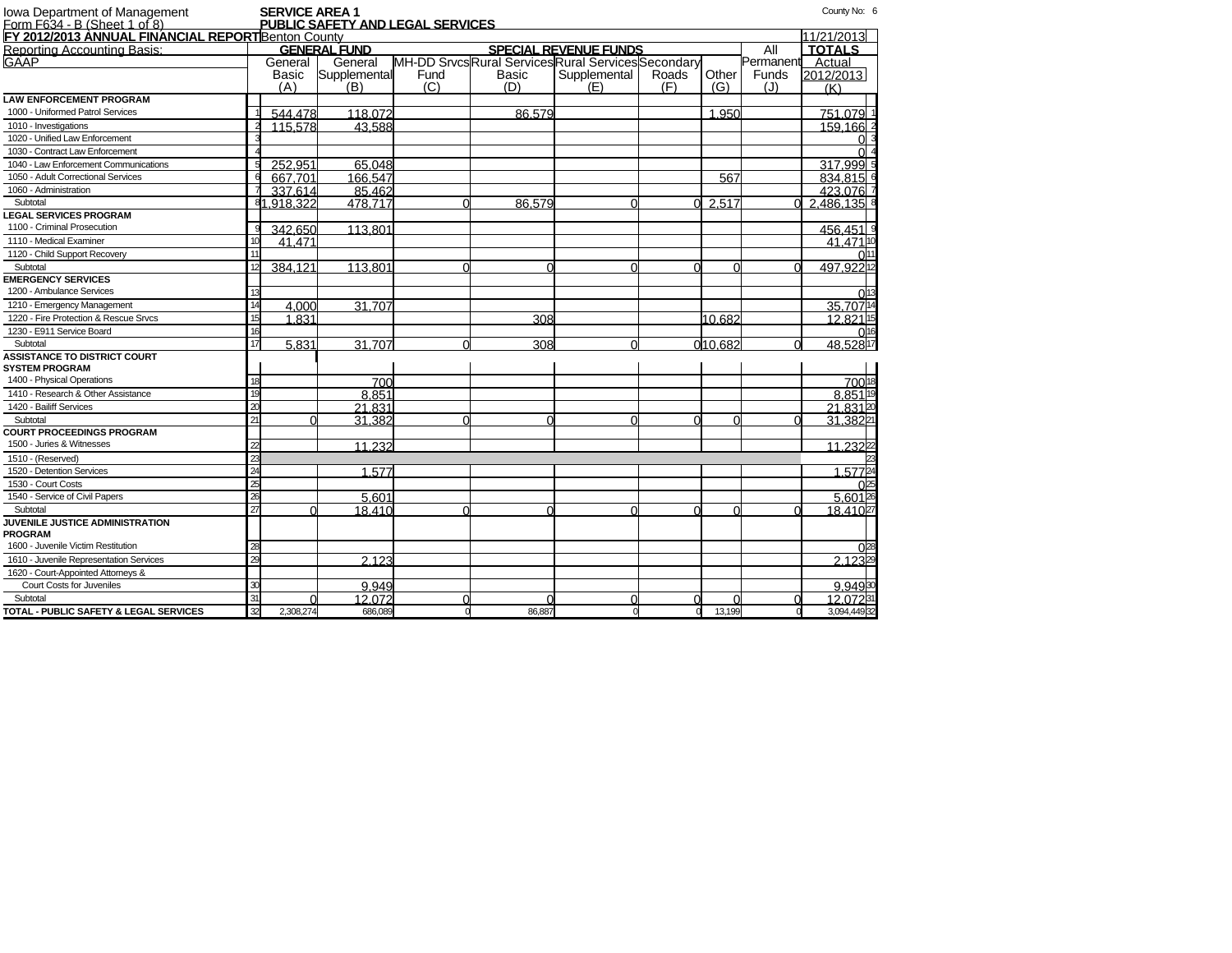| lowa Department of Management<br>Form F634 - B (Sheet 2 of 8) |                 |           | <b>SERVICE AREA 3</b> |                                     |       |                                                     |       |        |                  | County No: 6  |
|---------------------------------------------------------------|-----------------|-----------|-----------------------|-------------------------------------|-------|-----------------------------------------------------|-------|--------|------------------|---------------|
| FY 2012/2013 ANNUAL FINANCIAL REPORTBenton County             |                 |           |                       | PHYSICAL HEALTH AND SOCIAL SERVICES |       |                                                     |       |        |                  | 11/21/2013    |
| Reporting Accounting Basis:                                   |                 |           | <b>GENERAL FUND</b>   |                                     |       | <b>SPECIAL REVENUE FUNDS</b>                        |       |        | All              | <b>TOTALS</b> |
| GAAP                                                          |                 |           | General General       |                                     |       | MH-DD Srvcs Rural Services Rural Services Secondary |       |        | Permanent Actual |               |
|                                                               |                 | Basic     | Supplemental          | Fund                                | Basic | Supplemental                                        | Roads | Other  | Funds            | 2012/2013     |
|                                                               |                 | (A)       | (B)                   | (C)                                 | (D)   | (E)                                                 | (F)   | (G)    | (J)              | (K)           |
| PHYSICAL HEALTH SERVICES                                      |                 |           |                       |                                     |       |                                                     |       |        |                  |               |
| <b>PROGRAM</b>                                                |                 |           |                       |                                     |       |                                                     |       |        |                  |               |
| 3000 - Personal & Family Health Services                      |                 | 32.384    |                       |                                     |       |                                                     |       |        |                  | 32.384        |
| 3010 - Communicable Disease Prevention                        |                 |           |                       |                                     |       |                                                     |       |        |                  |               |
| & Control Services                                            |                 | 48.575    |                       |                                     |       |                                                     |       |        |                  | 48.575        |
| 3020 - Environmental Health                                   |                 | 74.833    | 16.484                |                                     |       |                                                     |       |        |                  | 91.317        |
| 3040 - Health Administration                                  |                 |           |                       |                                     |       |                                                     |       |        |                  |               |
| 3050 - Support of Hospitals                                   |                 |           |                       |                                     |       |                                                     |       |        |                  |               |
| Subtotal                                                      |                 | 6155.792  | 16.484                |                                     |       |                                                     | ∩     |        | $\cap$           | 172.276 6     |
| <b>SERVICES TO POOR PROGRAM</b>                               |                 |           |                       |                                     |       |                                                     |       |        |                  |               |
| 3100 - Administration                                         |                 | 63.824    | 4.857                 |                                     |       |                                                     |       |        |                  | 68.681        |
| 3110 - General Welfare Services                               |                 | 13.962    |                       |                                     |       |                                                     |       | 2.798  |                  | 16.760        |
| 3120 - Care in County Care Facility                           |                 |           |                       |                                     |       |                                                     |       |        |                  |               |
| Subtotal                                                      | 10              | 77.786    | 4.857                 |                                     |       |                                                     |       | 02.798 |                  | 85.441 10     |
| <b>SERVICES TO MILITARY VETERANS</b>                          |                 |           |                       |                                     |       |                                                     |       |        |                  |               |
| <b>PROGRAM</b>                                                |                 |           |                       |                                     |       |                                                     |       |        |                  |               |
| 3200 - Administration                                         |                 | 41.863    | 4.537                 |                                     |       |                                                     |       |        |                  | 46.400 11     |
| 3210 - General Services to Veterans                           | 12              | 37.954    |                       |                                     |       |                                                     |       |        |                  | 37.95412      |
| Subtotal                                                      | 13              | 79.817    | 4.537                 |                                     |       |                                                     | ∩     |        |                  | 84.35413      |
| <b>CHILDREN'S &amp; FAMILY SERVICES</b>                       |                 |           |                       |                                     |       |                                                     |       |        |                  |               |
| <b>PROGRAM</b>                                                |                 |           |                       |                                     |       |                                                     |       |        |                  |               |
| 3300 - Youth Guidance                                         | 14              |           | 57.745                |                                     |       |                                                     |       |        |                  | 57.74514      |
| 3310 - Family Protective Services                             | 15              |           |                       |                                     |       |                                                     |       |        |                  |               |
| 3320 - Services for Disabled Children                         | 16              |           |                       |                                     |       |                                                     |       |        |                  |               |
| Subtotal                                                      | 17              |           | 57.745                |                                     | ſ     |                                                     |       |        | r                | 57.74517      |
| <b>SERVICES TO OTHER ADULTS</b>                               |                 |           |                       |                                     |       |                                                     |       |        |                  |               |
| <b>PROGRAM</b>                                                |                 |           |                       |                                     |       |                                                     |       |        |                  |               |
| 3400 - Services to the Elderly                                |                 | 18301.783 | 49.575                |                                     |       |                                                     |       |        |                  | 351.35818     |
| 3410 - Other Social Services                                  | 19              |           |                       |                                     |       |                                                     |       |        |                  |               |
| 3420 - Social Services Business Operations                    | 20              |           |                       |                                     |       |                                                     |       |        |                  |               |
| Subtotal                                                      |                 | 21301.783 | 49.575                |                                     |       |                                                     | ∩     |        | $\Omega$         | 351.35821     |
| <b>CHEMICAL DEPENDENCY PROGRAM</b>                            |                 |           |                       |                                     |       |                                                     |       |        |                  |               |
| 3500 - Treatment Services                                     | $\overline{22}$ |           | 35.676                |                                     |       |                                                     |       |        |                  | 35.67622      |
| 3510 - Preventive Services                                    | $\overline{23}$ |           | 4.433                 |                                     |       |                                                     |       |        |                  | 4 4 3 3 23    |
| Subtotal                                                      | 24              |           | 40.109                |                                     | r     |                                                     | ∩     |        |                  | 40.10924      |
| <b>TOTAL-PHYSICAL HEALTH &amp; SOCIAL</b>                     |                 |           |                       |                                     |       |                                                     |       |        |                  |               |
| <b>SERVICES</b>                                               | 25              | 615,178   | 173,307               |                                     |       |                                                     | C     | 2,798  |                  | 791,28325     |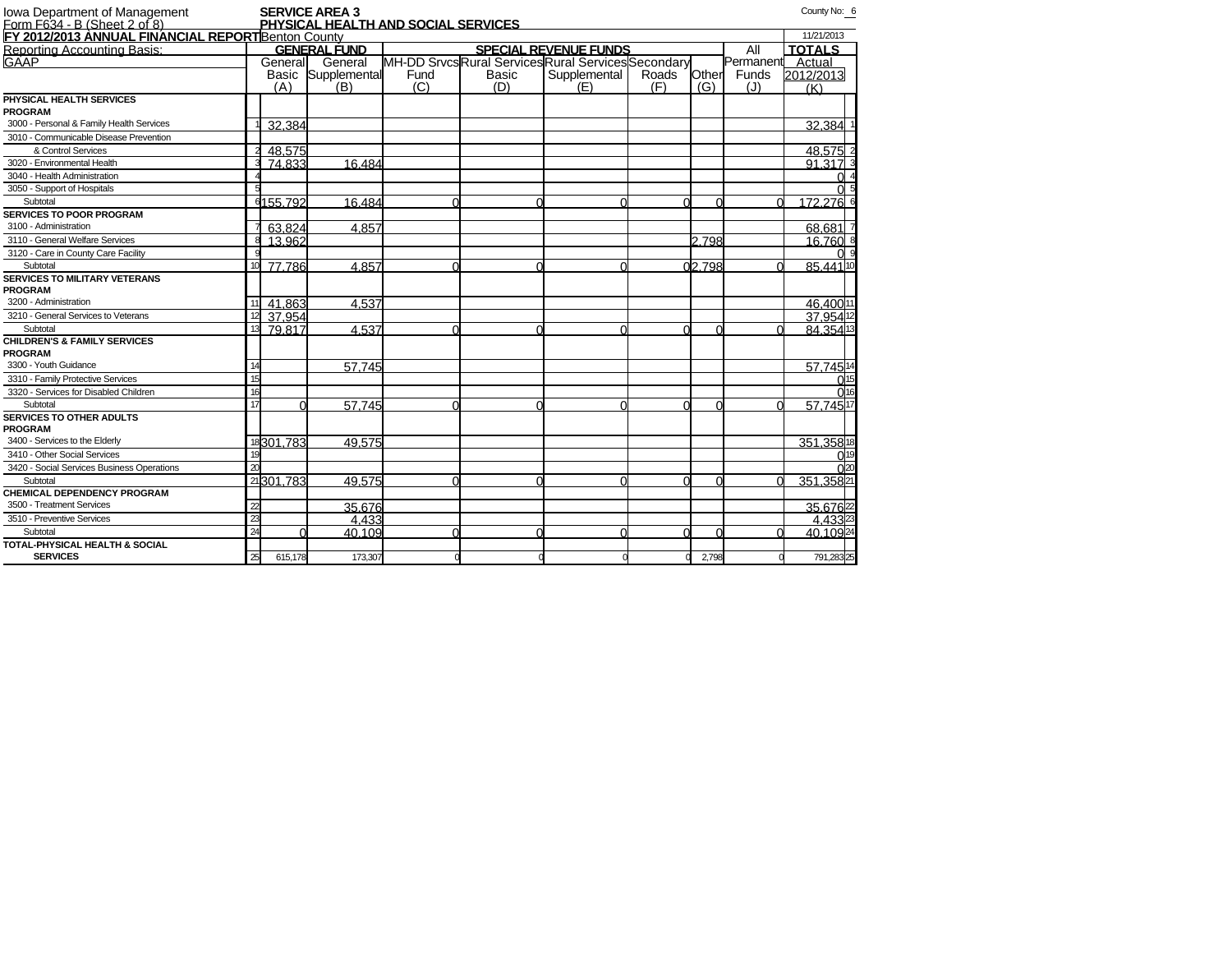| lowa Department of Management  SERVICE AREA 4<br>Form F634 - B (Sheet 3 of 8) ____  MENTAL HEALTH |     |                           |            |       | <b>MENTAL HEALTH, MENTAL RETARDATION &amp; DEVELOPMENTAL DISABILITIES</b> |       |          |           | County No: 6         |                           |
|---------------------------------------------------------------------------------------------------|-----|---------------------------|------------|-------|---------------------------------------------------------------------------|-------|----------|-----------|----------------------|---------------------------|
| FY 2012/2013 ANNUAL FINANCIAL REPORT                                                              |     | <b>Benton County</b>      |            |       |                                                                           |       |          |           | 11/21/2013           |                           |
| Reporting Accounting Basis:                                                                       |     | <b>GENERAL FUND</b>       |            |       | <b>SPECIAL REVENUE FUNDS</b>                                              |       |          | All       | <b>TOTALS</b>        |                           |
| GAAF                                                                                              |     | General General           |            |       | MH-DD Srvcs Rural Services Rural Services Secondary                       |       |          | Permanent | Actual               |                           |
|                                                                                                   |     | <b>Basic Supplemental</b> | Fund       | Basic | Supplemental                                                              | Roads | Other    | Funds     | 2012/2013            |                           |
| <b>SERVICES TO PERSONS WITH:</b>                                                                  | (A) | (B)                       | (C)        | (D)   | (E)                                                                       | (F)   | (G)      | (J)       | (K)                  |                           |
| 40XX - MENTAL HEALTH PROBLEMS/                                                                    |     |                           |            |       |                                                                           |       |          |           |                      |                           |
| <b>MENTAL ILLNESS</b>                                                                             |     |                           |            |       |                                                                           |       |          |           |                      |                           |
| 400X-Information & Educ. Srvcs                                                                    |     |                           |            |       |                                                                           |       |          |           | $\Omega$             |                           |
| 402X-Coordination Srvcs                                                                           |     |                           |            |       |                                                                           |       |          |           |                      |                           |
| 403X- Personal & Environ. Sprt                                                                    |     |                           | 863        |       |                                                                           |       |          |           | 863                  |                           |
| 404X-Treatment Services                                                                           |     |                           | 137.065    |       |                                                                           |       |          |           | 137.065              |                           |
| 405X-Vocational & Day Services                                                                    |     |                           | 0          |       |                                                                           |       |          |           |                      |                           |
| 406X-Lic/Cert. Living Arrangements                                                                |     |                           | $\sqrt{ }$ |       |                                                                           |       |          |           |                      |                           |
| 407X-Inst/Hospital & Commit Srvcs                                                                 |     |                           | 25.858     |       |                                                                           |       |          |           | 25,858               |                           |
| Subtotal                                                                                          |     | $\Omega$                  | 163.786    |       |                                                                           |       | $\Omega$ | $\Omega$  | 163.786              |                           |
| 41XX - CHRONIC MENTAL ILLNESS<br>410X-Information & Educ. Srvcs                                   |     |                           |            |       |                                                                           |       |          |           |                      |                           |
| 412X-Coordination Srvcs                                                                           |     |                           | 17.217     |       |                                                                           |       |          |           | 17.21710             |                           |
| 413X- Personal & Environ. Sprt                                                                    | 11  |                           | 19.008     |       |                                                                           |       |          |           | 19.00811             |                           |
| 414X-Treatment Services                                                                           |     |                           | 8.846      |       |                                                                           |       |          |           | 8.84612              |                           |
| 415X-Vocational & Day Services                                                                    |     |                           | 13.330     |       |                                                                           |       |          |           | 13.330 <sup>13</sup> |                           |
| 416X-Lic/Cert. Living Arrangements                                                                |     |                           | 183.198    |       |                                                                           |       |          |           | 183.19814            |                           |
| 417X-Inst/Hospital & Commit Srvcs                                                                 |     |                           | 29.636     |       |                                                                           |       |          |           | 29.63615             |                           |
| Subtotal                                                                                          | 16  | $\Omega$<br>U             | 271.235    |       |                                                                           | ∩     | $\Omega$ | $\Omega$  | 271.23516            |                           |
| 42XX - MENTAL RETARDATION                                                                         |     |                           |            |       |                                                                           |       |          |           |                      |                           |
| 420X-Information & Educ. Srvcs                                                                    |     |                           |            |       |                                                                           |       |          |           |                      | 0 <sup>17</sup>           |
| 422X-Coordination Srvcs                                                                           |     |                           | 1.716      |       |                                                                           |       |          |           | 1.71618              |                           |
| 423X- Personal & Environ. Sprt                                                                    |     |                           | 1.030      |       |                                                                           |       |          |           | 1,03019              |                           |
| 424X-Treatment Services                                                                           |     |                           | 6.567      |       |                                                                           |       |          |           | 6,56720              |                           |
| 425X-Vocational & Day Services                                                                    |     |                           | 47.942     |       |                                                                           |       |          |           | 47.94221             |                           |
| 426X-Lic/Cert. Living Arrangements                                                                |     |                           | 18.985     |       |                                                                           |       |          |           | 18.98522             |                           |
| 427X-Inst/Hospital & Commit Srvcs                                                                 |     |                           | 63.337     |       |                                                                           |       |          |           | 63.3372              |                           |
| Subtotal                                                                                          |     |                           | 139.577    | r     |                                                                           | U     | $\Omega$ | $\Omega$  | 139,57724            |                           |
| 43XX - OTHER DEVELOPMENTAL                                                                        |     |                           |            |       |                                                                           |       |          |           |                      |                           |
| <b>DISABILITIES</b>                                                                               |     |                           |            |       |                                                                           |       |          |           |                      |                           |
| 430X-Information & Educ. Srvcs                                                                    |     |                           |            |       |                                                                           |       |          |           |                      | 0 <sup>25</sup>           |
| 432X-Coordination Srvcs                                                                           |     |                           | 520        |       |                                                                           |       |          |           | 52026                |                           |
| 433X- Personal & Environ. Sprt                                                                    |     |                           | 17.069     |       |                                                                           |       |          |           | 17.06927             |                           |
| 434X-Treatment Services                                                                           |     |                           | 329        |       |                                                                           |       |          |           | 32928                |                           |
| 435X-Vocational & Day Services                                                                    |     |                           | 12.108     |       |                                                                           |       |          |           | 12.10829             |                           |
| 436X-Lic/Cert. Living Arrangements                                                                |     |                           | 28.905     |       |                                                                           |       |          |           | 28.90530             |                           |
| 437X-Inst/Hospital & Commit Srvcs                                                                 |     |                           |            |       |                                                                           |       |          |           |                      |                           |
| Subtotal                                                                                          |     | $\Omega$<br>O             | 58.931     | r     |                                                                           | U     | $\Omega$ | O         | 58.93132             |                           |
| 44xx-GENERAL ADMINISTRATION                                                                       |     |                           |            |       |                                                                           |       |          |           |                      |                           |
| 4411-Direct Administration                                                                        |     |                           | 137.287    |       |                                                                           |       |          |           | 137.28733            |                           |
| 4412-Purchased Administration                                                                     |     |                           | 106.596    |       |                                                                           |       |          |           | 106.59634            |                           |
| 4413-Distrib to Regional Fiscal Agent                                                             |     |                           |            |       |                                                                           |       |          |           |                      |                           |
| Subtotal                                                                                          | 36  | $\Omega$                  | 243.883    | U     |                                                                           |       | $\Omega$ | $\Omega$  | 243.88336            |                           |
| 45xx-COUNTY PRVD CASE MGMT<br>Subtotal                                                            |     |                           |            |       |                                                                           |       |          |           |                      |                           |
|                                                                                                   | 37  |                           |            |       |                                                                           |       |          |           |                      | $0^{37}$                  |
| 46xx-COUNTY PRVD SERVICES<br>Subtotal                                                             | 38  |                           |            |       |                                                                           |       |          |           |                      |                           |
| 47XX - BRAIN INJURY                                                                               |     |                           |            |       |                                                                           |       |          |           |                      | $0^{38}$                  |
| 470X-Information & Educ. Srvcs                                                                    |     |                           |            |       |                                                                           |       |          |           |                      |                           |
|                                                                                                   |     |                           |            |       |                                                                           |       |          |           |                      | 0 <sup>39</sup>           |
| 472X-Coordination Srvcs                                                                           |     |                           |            |       |                                                                           |       |          |           |                      | 040                       |
| 473X- Personal & Environ. Sprt                                                                    |     |                           |            |       |                                                                           |       |          |           |                      | $rac{0}{0}$ <sup>41</sup> |
| 474X-Treatment Services                                                                           |     |                           |            |       |                                                                           |       |          |           |                      |                           |
| 475X-Vocational & Day Services<br>476X-Lic/Cert. Living Arrangements                              | 44  |                           |            |       |                                                                           |       |          |           |                      | $0^{43}$<br>$0^{44}$      |
| 477X-Inst/Hospital & Commit Srvcs                                                                 | 45  |                           |            |       |                                                                           |       |          |           |                      | 045                       |
|                                                                                                   |     |                           |            |       |                                                                           |       |          |           |                      |                           |

Subtotal 46 0 0 0 0 0 0 0 0 046 **TOTAL - MENTAL HEALTH, MR & DD** 47 0 0 877,412 0 0 0 0 0 877,41247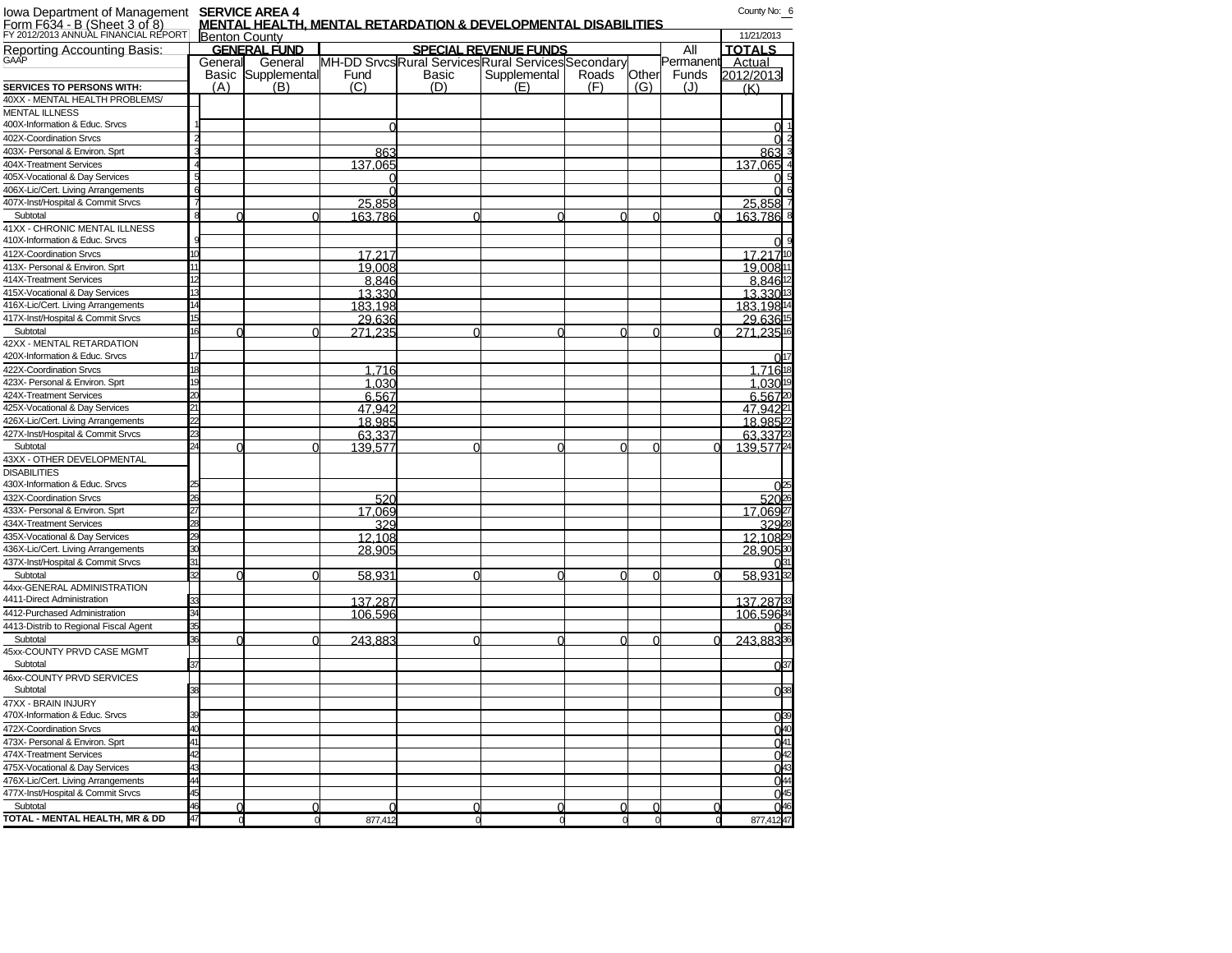| Iowa Department of Management<br>Form F634 - B (Sheet 4 of 8) |    |                      | <b>SERVICE AREA 6</b> | <b>COUNTY ENVIRONMENT AND EDUCATION</b> |                                                  |                       |       |            |           | County No: 6               |
|---------------------------------------------------------------|----|----------------------|-----------------------|-----------------------------------------|--------------------------------------------------|-----------------------|-------|------------|-----------|----------------------------|
| FY 2012/2013 ANNUAL FINANCIAL REPORT                          |    | <b>Benton County</b> |                       |                                         |                                                  |                       |       |            |           | 11/21/2013                 |
| Reporting Accounting Basis:                                   |    |                      | GENERAL FUND          |                                         |                                                  | SPECIAL REVENUE FUNDS |       |            | All       | <b>TOTALS</b>              |
| GAAP                                                          |    | General              | General               |                                         | MH-DD SrvcsRural ServicesRural ServicesSecondary |                       |       |            | Permanent | Actual                     |
|                                                               |    | Basic                | Supplemental          | Fund                                    | Basic                                            | Supplemental          | Roads | Other      | Funds     | 2012/2013                  |
|                                                               |    | (A)                  | (B)                   | (C)                                     | (D)                                              | (E)                   | (F)   | (G)        | (J)       | (K)                        |
| <b>ENVIRONMENTAL QUALITY PROGRAM</b>                          |    |                      |                       |                                         |                                                  |                       |       |            |           |                            |
| 6000 - Natural Resources Conservation                         |    |                      |                       |                                         |                                                  |                       |       |            |           |                            |
| 6010 - Weed Eradication                                       |    |                      |                       |                                         |                                                  |                       |       |            |           |                            |
| 6020 - Solid Waste Disposal                                   |    |                      |                       |                                         |                                                  |                       |       | 1.025.241  |           | 1.025.241                  |
| 6030 - Environmental Restoration                              |    |                      |                       |                                         |                                                  |                       |       |            |           |                            |
| Subtotal                                                      |    |                      |                       |                                         | $\circ$                                          |                       |       | 01.025.241 |           | $.025.24\overline{1}$<br>1 |
| <b>CONSERVATION &amp; RECREATION</b>                          |    |                      |                       |                                         |                                                  |                       |       |            |           |                            |
| <b>SERVICES PROGRAM</b>                                       |    |                      |                       |                                         |                                                  |                       |       |            |           |                            |
| 6100 - Administration                                         | 6  | 75.852               | 14.143                |                                         |                                                  |                       |       | 18.992     |           | 108.987                    |
| 6110 - Maintenance & Operations                               |    | 7426.664             | 67.195                |                                         |                                                  |                       |       |            |           | 493.859                    |
| 6120 - Recreation & Environmental Educ.                       |    | 50.336               | 21.906                |                                         |                                                  |                       |       |            |           | 72.2428                    |
| Subtotal                                                      |    | 9552.852             | 103.244               | r                                       | r                                                |                       | ∩     | 18.992     | U         | 675.088                    |
| ANIMAL CONTROL PROGRAM                                        |    |                      |                       |                                         |                                                  |                       |       |            |           |                            |
| 6200 - Animal Shelter                                         |    |                      |                       |                                         | 18.050                                           |                       |       |            |           | 18.05010                   |
| 6210 - Animal Bounties & State                                |    |                      |                       |                                         |                                                  |                       |       |            |           |                            |
| <b>Apiarist Expenses</b>                                      |    |                      |                       |                                         |                                                  |                       |       |            |           |                            |
| Subtotal                                                      |    |                      | U                     | U                                       | 18.050                                           | r                     | ∩     | ∩          | $\Omega$  | 18.05012                   |
| <b>COUNTY DEVELOPMENT PROGRAM</b>                             |    |                      |                       |                                         |                                                  |                       |       |            |           |                            |
| 6300 - Land Use & Building Controls                           |    | 14.112               |                       |                                         | 72.780                                           |                       |       |            |           | 86.89213                   |
| 6310 - Housing Rehabilitation & Develop.                      |    |                      |                       |                                         |                                                  |                       |       |            |           |                            |
| 6320 - Community Economic Development                         |    | 49.500               |                       |                                         |                                                  |                       |       | 63.563     |           | 113.06315                  |
| Subtotal                                                      |    | 63.612               |                       |                                         | 72.780                                           |                       |       | 63.563     |           | 199.95516                  |
| <b>EDUCATIONAL SERVICES PROGRAM</b>                           |    |                      |                       |                                         |                                                  |                       |       |            |           |                            |
| 6400 - Libraries                                              |    |                      |                       |                                         | 70.800                                           |                       |       | 26.327     |           | 97.12717                   |
| 6410 - Historic Preservation                                  |    | 893                  |                       |                                         |                                                  |                       |       |            |           | 89318                      |
| 6420 - Fair & 4-H Clubs                                       |    | 23.750               |                       |                                         |                                                  |                       |       |            |           | 23.750                     |
| 6430 - Fairgrounds                                            |    |                      |                       |                                         |                                                  |                       |       |            |           | na.                        |
| 6440 - Memorial Halls                                         |    |                      |                       |                                         |                                                  |                       |       |            |           | N2                         |
| 6450 - Other Educational Services                             |    |                      |                       |                                         |                                                  |                       |       |            |           |                            |
| Subtotal                                                      |    | 24.643               |                       |                                         | 70.800                                           |                       |       | 26.327     |           | 121.7702                   |
| PRESIDENT OR GOVERNOR                                         |    |                      |                       |                                         |                                                  |                       |       |            |           |                            |
| <b>DECLARED DISASTERS PROGRAM</b>                             |    |                      |                       |                                         |                                                  |                       |       |            |           |                            |
| 6500 - Property                                               |    |                      |                       |                                         |                                                  |                       |       |            |           | $\bigcap_{24}$             |
| 6510 - Buildings                                              |    |                      |                       |                                         |                                                  |                       |       |            |           | በ2                         |
| 6520 - Equipment                                              |    |                      |                       |                                         |                                                  |                       |       |            |           | ∩26                        |
| 6530 - Public Facilities                                      |    |                      |                       |                                         |                                                  |                       |       |            |           | $\Omega$                   |
| Subtotal                                                      |    |                      | ∩                     |                                         | r                                                |                       | ∩     | r          |           | $\bigcap$ 28               |
| <b>TOTAL - COUNTY ENVIRONMENT AND</b>                         |    |                      |                       |                                         |                                                  |                       |       |            |           |                            |
| <b>EDUCATION</b>                                              | 29 | 641,107              | 103.244               |                                         | 161,630                                          |                       |       | 1,134,123  |           | 2,040,10429                |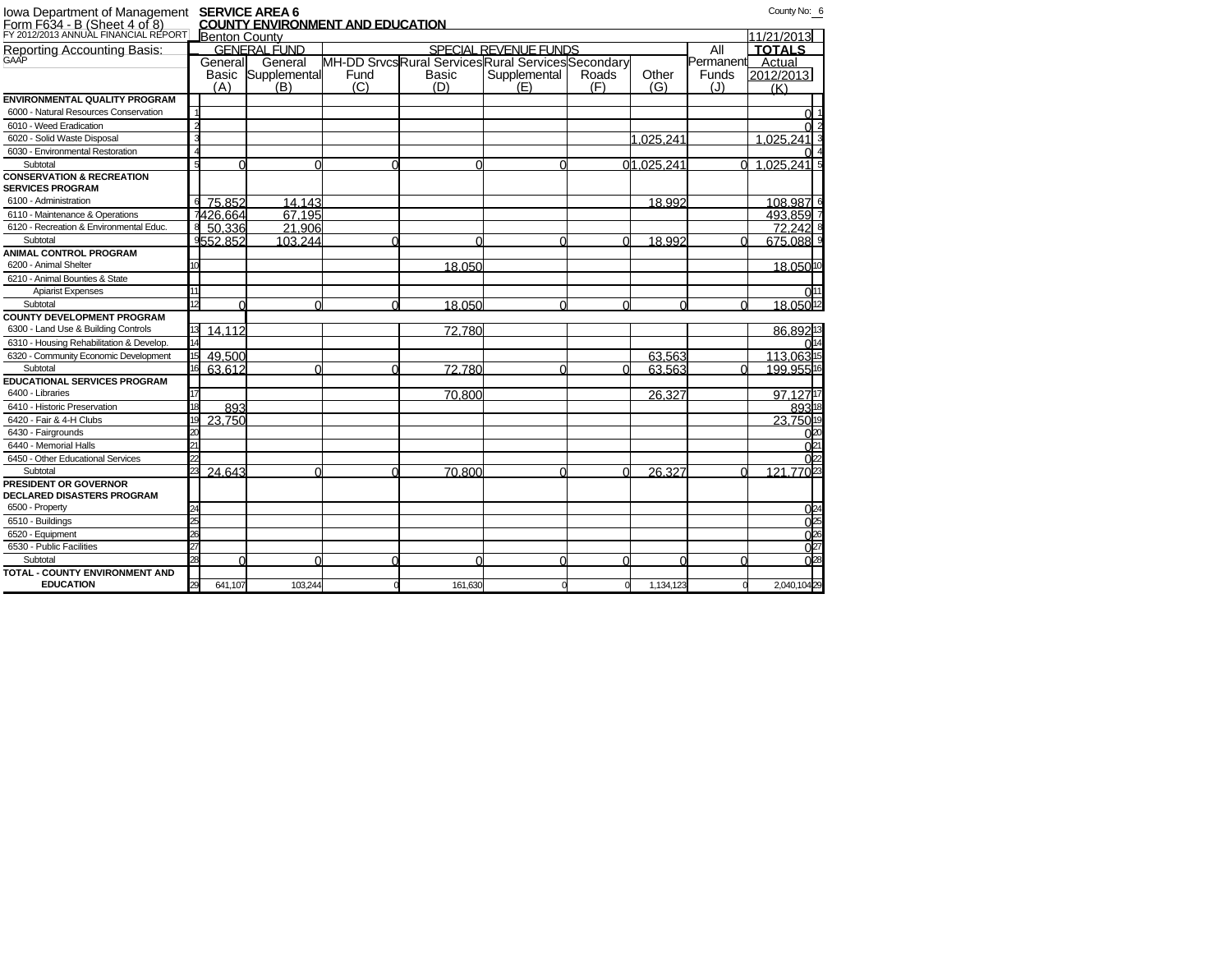| Iowa Department of Management<br>Form F634 - B (Sheet 5 of 8)<br>FY 2012/2013 ANNUAL FINANCIAL REPORT |                      | <b>SERVICE AREA 7</b>             |      |       |                                                  |           |       |           | County No: 6         |  |
|-------------------------------------------------------------------------------------------------------|----------------------|-----------------------------------|------|-------|--------------------------------------------------|-----------|-------|-----------|----------------------|--|
|                                                                                                       |                      | <b>ROADS &amp; TRANSPORTATION</b> |      |       |                                                  |           |       |           |                      |  |
|                                                                                                       | <b>Benton County</b> |                                   |      |       |                                                  |           |       |           | 11/21/2013           |  |
| Reporting Accounting Basis:<br>GAAP                                                                   |                      | <b>GENERAL FUND</b>               |      |       | SPECIAL REVENUE FUNDS                            |           |       | All       | <b>TOTALS</b>        |  |
|                                                                                                       | General              | General                           |      |       | MH-DD SrvcsRural ServicesRural ServicesSecondary |           |       | Permanent | Actual               |  |
|                                                                                                       |                      | <b>Basic Supplemental</b>         | Fund | Basic | Supplemental                                     | Roads     | Other | Funds     | 2012/2013            |  |
|                                                                                                       | (A)                  | (B)                               | (C)  | (D)   | (E)                                              | (F)       | (G)   | (J)       | (K)                  |  |
| <b>SECONDARY ROADS ADMINISTRATION</b>                                                                 |                      |                                   |      |       |                                                  |           |       |           |                      |  |
| & ENGINEERING PROGRAM                                                                                 |                      |                                   |      |       |                                                  |           |       |           |                      |  |
| 7000 - Administration                                                                                 |                      |                                   |      |       |                                                  | 181.102   |       |           | 181.102 1            |  |
| 7010 - Engineering                                                                                    |                      |                                   |      |       |                                                  | 353.492   |       |           | 353.492 2            |  |
| Subtotal                                                                                              |                      |                                   |      |       |                                                  | 534.594   |       |           | 534.594 3            |  |
| <b>ROADWAY MAINTENANCE PROGRAM</b>                                                                    |                      |                                   |      |       |                                                  |           |       |           |                      |  |
| 7100 - Bridges & Culverts                                                                             |                      |                                   |      |       |                                                  | 106.610   |       |           | 106.610 4            |  |
| 7110 - Roads                                                                                          |                      |                                   |      |       |                                                  | 3.137.186 |       |           | 3.137.186 5          |  |
| 7120 - Snow & Ice Control                                                                             |                      |                                   |      |       |                                                  | 379.055   |       |           | 379.055 6            |  |
| 7130 - Traffic Controls                                                                               |                      |                                   |      |       |                                                  | 114.106   |       |           | 114.106 7            |  |
| 7140 - Road Clearing                                                                                  |                      |                                   |      |       |                                                  | 264.507   |       |           | 264.507 8            |  |
| Subtotal                                                                                              |                      |                                   |      |       |                                                  | 4.001.464 |       |           | 4.001.464 9          |  |
| <b>GENERAL ROADWAY EXPENDITURES</b><br><b>PROGRAM</b>                                                 |                      |                                   |      |       |                                                  |           |       |           |                      |  |
| 7200 - New Equipment                                                                                  |                      |                                   |      |       |                                                  | 186.547   |       |           | 186.54710            |  |
| 7210 - Equipment Operations                                                                           |                      |                                   |      |       |                                                  | .495.456  |       |           | 1.495.45611          |  |
| 7220 - Tools, Materials & Supplies                                                                    | $\mathcal{P}$        |                                   |      |       |                                                  | 93.835    |       |           | 93.835 12            |  |
| 7230 - Real Estate & Buildings                                                                        | 13                   |                                   |      |       |                                                  | 31.243    |       |           | 31.243 <sup>13</sup> |  |
| Subtotal                                                                                              |                      |                                   |      |       |                                                  | .807.081  |       |           | .807.081 14          |  |
| <b>MASS TRANSIT PROGRAM</b>                                                                           |                      |                                   |      |       |                                                  |           |       |           |                      |  |
| 7300 - Air Transportation                                                                             | 15                   |                                   |      |       |                                                  |           |       |           | 0 <sup>15</sup>      |  |
| 7310 - Ground Transportation                                                                          | 16                   |                                   |      |       |                                                  |           |       |           | 0 <sup>16</sup>      |  |
| Subtotal                                                                                              |                      |                                   |      |       |                                                  |           |       |           | $\overline{017}$     |  |
| <b>TOTAL - ROADS &amp; TRANSPORTATION</b>                                                             | 18                   |                                   |      |       |                                                  | 6,343,139 |       |           | 6,343,13918          |  |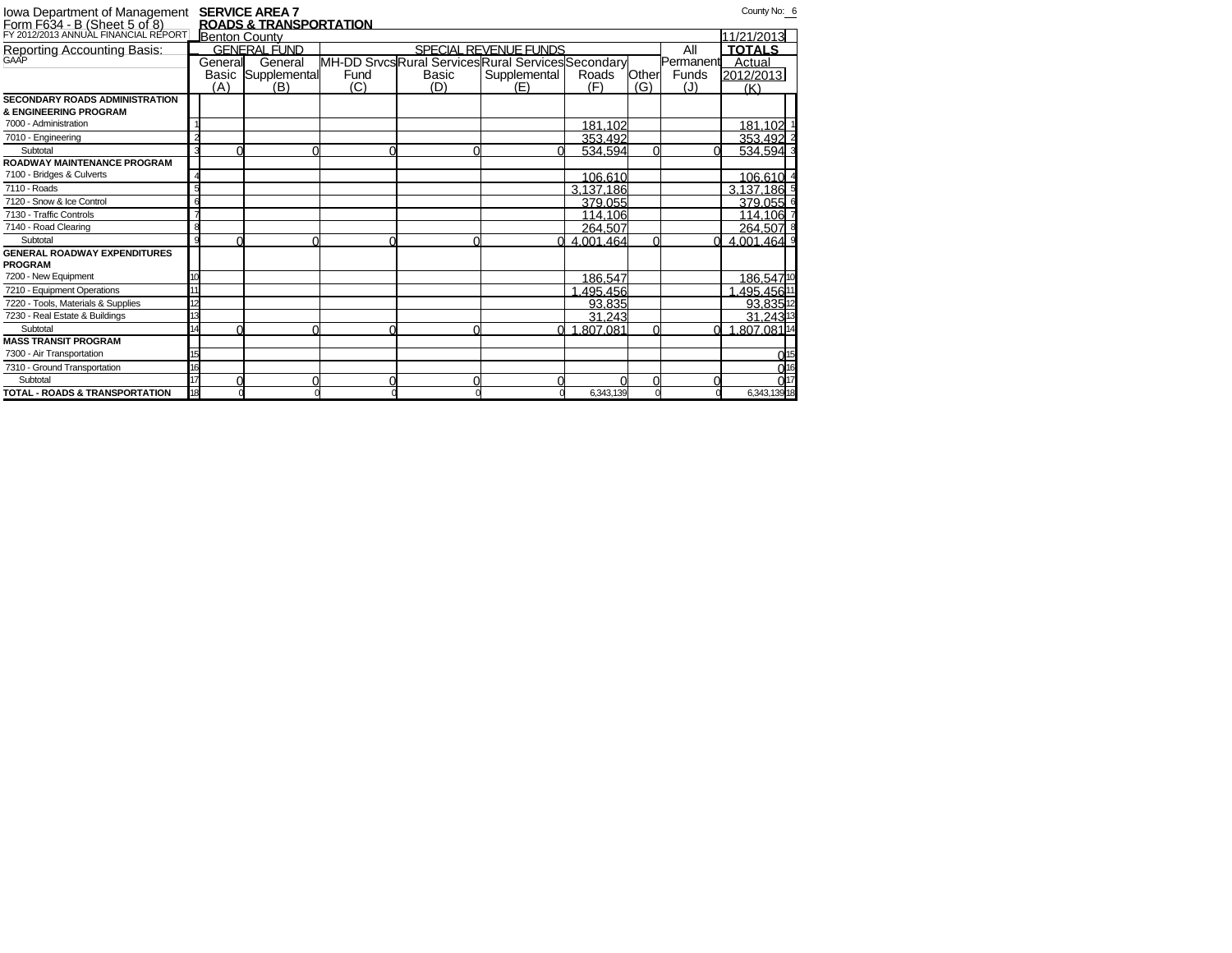## Iowa Department of Management **SERVICE AREA 8** County No:6 Form F634 - B (Sheet 6 of 8) **GOVERNMENT SERVICES TO RESIDENTS**

| <u> Form F634 - B (Sheet 6 of 8)</u>   |               | <u>GOVERNMENT SERVICES TO RESIDENTS</u> |      |                                                             |                       |       |         |           |               |
|----------------------------------------|---------------|-----------------------------------------|------|-------------------------------------------------------------|-----------------------|-------|---------|-----------|---------------|
| FY 2012/2013 ANNUAL FINANCIAL REPORT   | Benton County |                                         |      |                                                             |                       |       |         |           | 11/21/2013    |
| Reporting Accounting Basis:<br>GAAP    |               | <b>GENERAL FUND</b>                     |      |                                                             | SPECIAL REVENUE FUNDS |       |         | All       | <b>TOTALS</b> |
|                                        | Generall      | General                                 |      | <b>IMH-DD Srvcs Rural Services Rural Services Secondary</b> |                       |       |         | Permanent | Actual        |
|                                        | Basic         | Supplemental                            | Fund | Basic                                                       | Supplemental          | Roads | Other   | Funds     | 2012/2013     |
|                                        | (A)           | (B)                                     | (C)  | (D)                                                         | (E)                   | (F)   | (G)     | (J)       | (K)           |
| <b>REPRESENTATION SERVICES PROGRAM</b> |               |                                         |      |                                                             |                       |       |         |           |               |
| 8000 - Elections Administration        |               | 318.149                                 |      |                                                             |                       |       |         |           | 318.1491      |
| 8010 - Local Elections                 |               | 4.034                                   |      |                                                             |                       |       |         |           | 4.0342        |
| 8020 - Township Officials              |               |                                         |      | 6.174                                                       |                       |       |         |           | 6.1743        |
| Subtotal                               |               | 322.183                                 |      | 6.174                                                       |                       |       |         |           | 328.3574      |
| <b>STATE ADMINISTRATIVE SERVICES</b>   |               |                                         |      |                                                             |                       |       |         |           |               |
| 8100 - Motor Vehicle Registrations     |               |                                         |      |                                                             |                       |       |         |           |               |
| & Licensing                            | 5173.384      | 59.379                                  |      |                                                             |                       |       |         |           | 232.7635      |
| 8101 - Driver Licenses Services        | 45.623        | 20.681                                  |      |                                                             |                       |       |         |           | 66.3046       |
| 8110 - Recording of Public Documents   | 7113.389      | 40.820                                  |      |                                                             |                       |       | 16.064  |           | 170.2737      |
| Subtotal                               | 8332.396      | 120.880                                 |      |                                                             |                       |       | 016.064 |           | 469.3408      |
| <b>TOTAL - GOVERNMENT SERVICES TO</b>  |               |                                         |      |                                                             |                       |       |         |           |               |
| <b>RESIDENTS</b>                       | 332,396       | 443,063                                 |      | 6,174                                                       |                       |       | 16,064  |           | 797,697 9     |
|                                        |               |                                         |      |                                                             |                       |       |         |           |               |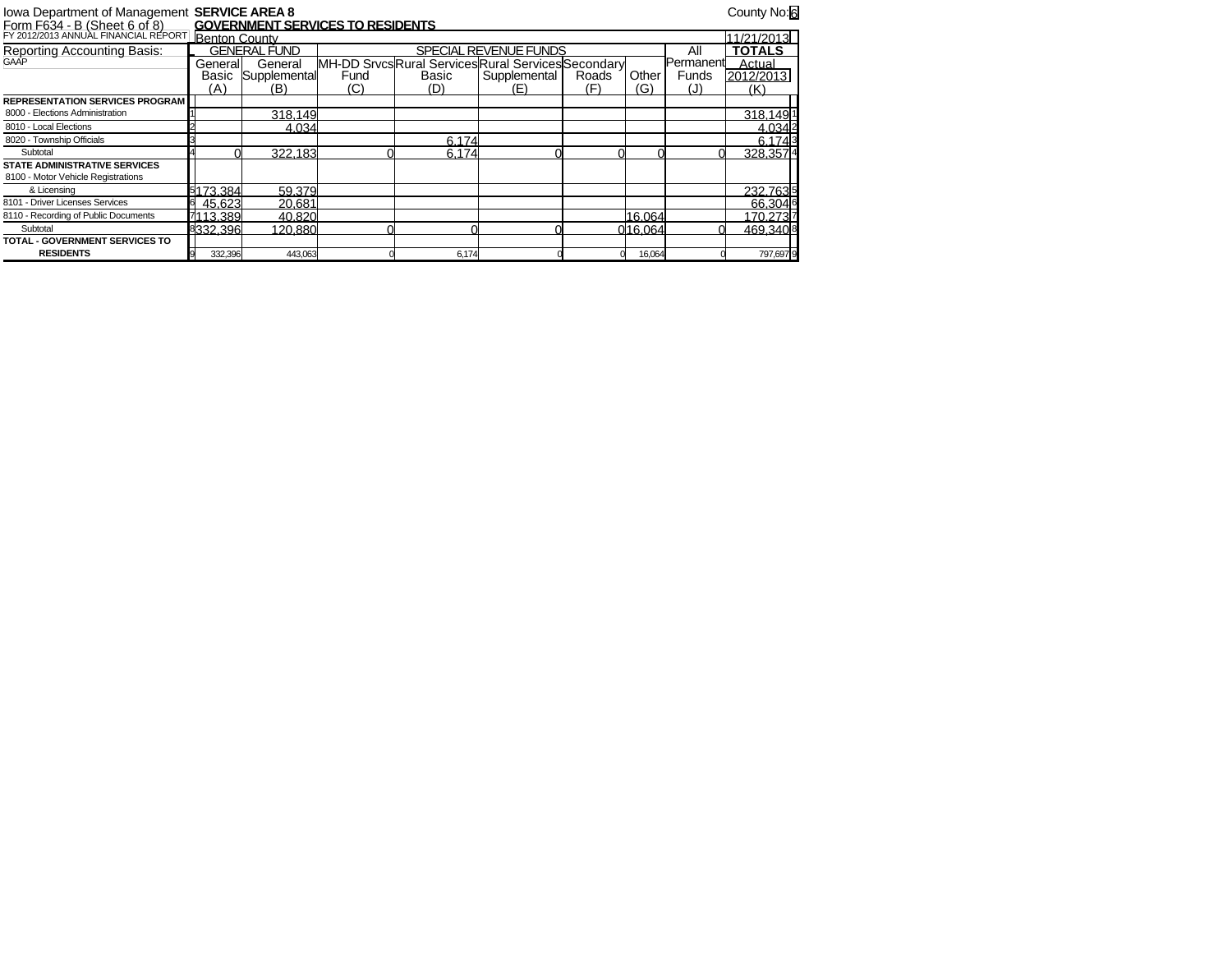| <b>lowa Department of Management<br/>Form F634 - B (Sheet 7 of 8)</b><br>FY 2012/2013 ANNUAL FINANCIAL REPORT |          | <b>SERVICE AREA 9</b><br>ADMINISTRATION |      |       |                                                  |       |         |           | County No: 6        |
|---------------------------------------------------------------------------------------------------------------|----------|-----------------------------------------|------|-------|--------------------------------------------------|-------|---------|-----------|---------------------|
|                                                                                                               |          | <b>Benton County</b>                    |      |       |                                                  |       |         |           | 11/21/2013          |
| Reporting Accounting Basis:<br><sub>GAAP</sub>                                                                |          | GENERAL FUND                            |      |       | SPECIAL REVENUE FUNDS                            |       |         | All       | <b>TOTALS</b>       |
|                                                                                                               | Generall | General                                 |      |       | MH-DD SrvcsRural ServicesRural ServicesSecondary |       |         | Permanent | Actual              |
|                                                                                                               | Basic    | Supplemental                            | Fund | Basic | Supplemental                                     | Roads | Other   | Funds     | 2012/2013           |
|                                                                                                               | (A)      | (B)                                     | (C)  | (D)   | (E)                                              | (F)   | (G)     | (J)       | (K)                 |
| POLICY & ADMINISTRATION PROGRAM                                                                               |          |                                         |      |       |                                                  |       |         |           |                     |
| 9000 - General County Management                                                                              | 1159.166 | 38.597                                  |      |       |                                                  |       |         |           | 197.763             |
| 9010 - Administrative Management                                                                              |          |                                         |      |       |                                                  |       |         |           |                     |
| Services                                                                                                      | 2194.880 | 46.477                                  |      |       |                                                  |       |         |           | 241.357             |
| 9020 - Treasury Management Services                                                                           | 3128.731 | 36.597                                  |      |       |                                                  |       |         |           | 165.328 3           |
| 9030 - Other Policy & Administration                                                                          | 64.300   |                                         |      |       |                                                  |       |         |           | 64.300              |
| Subtotal                                                                                                      | 5547.077 | 121.671                                 |      |       |                                                  |       |         |           | 668.748 5           |
| <b>CENTRAL SERVICES PROGRAM</b>                                                                               |          |                                         |      |       |                                                  |       |         |           |                     |
| 9100 - General Services                                                                                       | 6213.381 | 28.937                                  |      |       |                                                  |       |         |           | 242.318 6           |
| 9110 - Information Tech Services                                                                              | 7164.929 | 5.100                                   |      |       |                                                  |       | 54.011  |           | 224.040             |
| 9120 - GIS Systems                                                                                            |          |                                         |      |       |                                                  |       |         |           |                     |
| Subtotal                                                                                                      | 9378.310 | 34.037                                  |      |       |                                                  |       | 054.011 |           | 466.358 9           |
| <b>RISK MANAGEMENT SERVICES</b>                                                                               |          |                                         |      |       |                                                  |       |         |           |                     |
| <b>PROGRAM</b>                                                                                                |          |                                         |      |       |                                                  |       |         |           |                     |
| 9200 - Tort Liability                                                                                         |          | 82.895                                  |      | 289   |                                                  |       | 4.187   |           | 88.37110            |
| 9210 - Safety of Workplace                                                                                    |          | 4.128<br>148.852                        |      | 2.206 |                                                  |       | 9.598   |           | 164.78411           |
| 9220 - Fidelity of Public Officers                                                                            |          | 3.427                                   |      | .684  |                                                  |       |         |           | 5.111 12            |
| 9230 - Unemployment Compensation                                                                              |          | 5.291                                   |      | 153   |                                                  |       | 297     |           | 5.741 <sup>13</sup> |
| Subtotal                                                                                                      |          | 4.128<br>240.465                        |      | 5.332 |                                                  |       | 014.082 |           | 264.00714           |
| TOTAL - ADMINISTRATION                                                                                        | 15       | 929,515<br>396,173                      |      | 5,332 |                                                  |       | 68,093  |           | 1,399,11315         |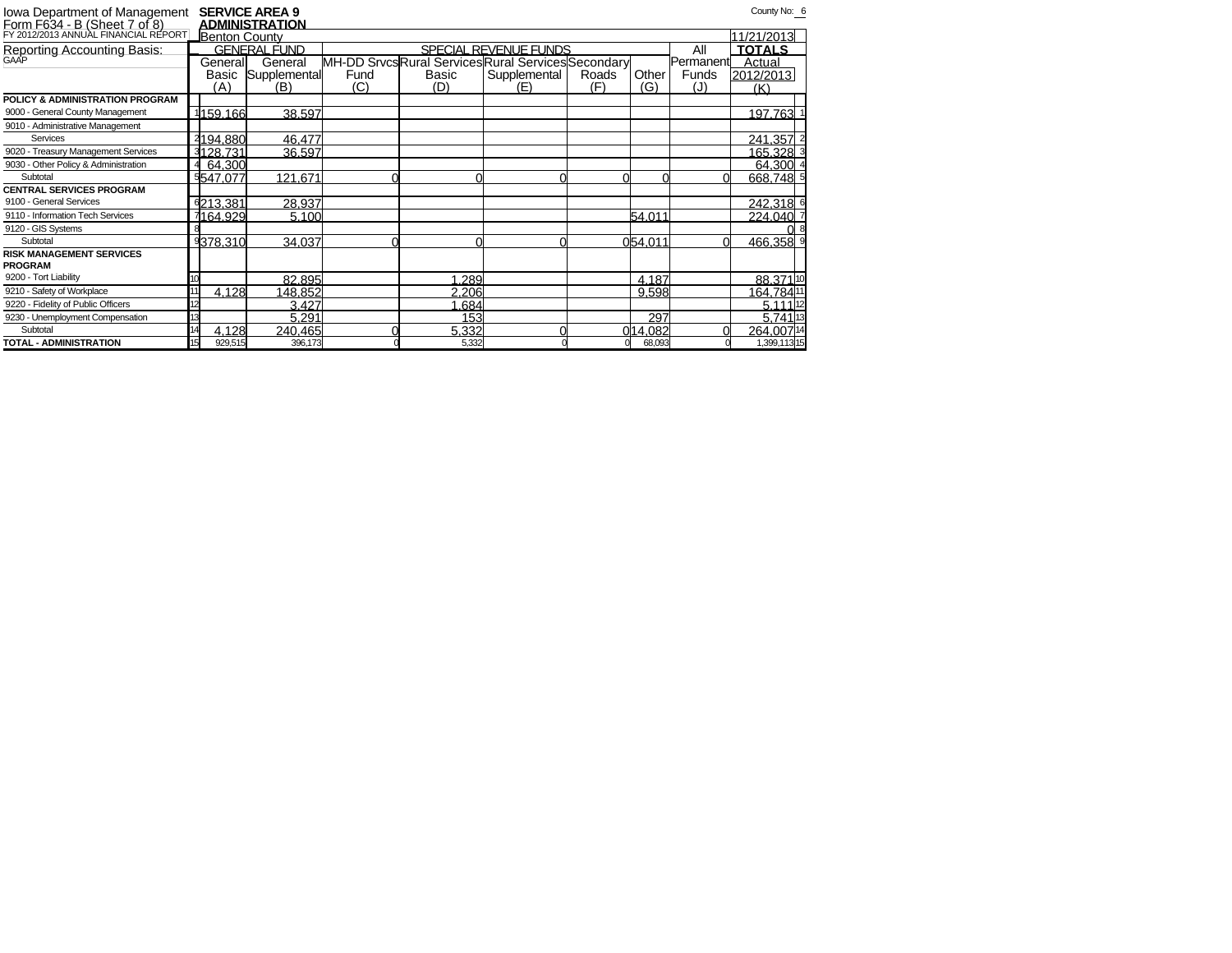| <b>Iowa Department of Management</b>                                 | <b>SERVICE AREA 0</b> |                     |           | NONPROGRAM EXPENDITURES. DISBURSEMENTS AND OTHER FINANCING USES |                       |                    |                     |                         |       |           | County No: 6        |
|----------------------------------------------------------------------|-----------------------|---------------------|-----------|-----------------------------------------------------------------|-----------------------|--------------------|---------------------|-------------------------|-------|-----------|---------------------|
| Form F634 - B (Sheet 8 of 8)<br>FY 2012/2013 ANNUAL FINANCIAL REPORT | <b>Benton County</b>  |                     |           |                                                                 |                       |                    |                     |                         |       |           | 11/21/2013          |
| Reporting Accounting Basis:                                          |                       | <b>GENERAL FUND</b> |           |                                                                 | SPECIAL REVENUE FUNDS |                    |                     | All                     | All   | All       | <b>TOTALS</b>       |
| <b>GAAP</b>                                                          | General               | General             |           | MH-DD Srvcs Rural Services Rural Services Secondary             |                       |                    |                     | Capital                 | Debt  | Permanent | Actual              |
|                                                                      | Basic                 | Supplemental        | Fund      | Basic                                                           | Supplemental          | Roads              | Other               | <b>Projects</b> Service |       | Funds     | 2012/2013           |
| <b>NONPROGRAM CURRENT EXPENDITURES</b>                               | (A)                   | (B)                 | (C)       | (D)                                                             | (E)                   | (F)                | (G)                 | (H)                     | (1)   | (J)       | (K)                 |
| 0010 - County Farm Operations                                        |                       |                     |           |                                                                 |                       |                    |                     |                         |       |           | $\Omega$ .          |
| 0020 - Interest on Short-Term Debt                                   |                       |                     |           |                                                                 |                       |                    |                     |                         |       |           | $\Omega$            |
| 0030 - Other Nonprogram Current                                      | 139.267               |                     |           |                                                                 |                       |                    |                     |                         |       |           | 139.267             |
| 0040 - Other County Enterprises                                      |                       |                     |           |                                                                 |                       |                    |                     |                         |       |           |                     |
| TOTAL - NONPROGRAM CURRENT                                           | 139.267               |                     |           |                                                                 |                       |                    |                     |                         |       |           | 139.267 5           |
| <b>LONG-TERM DEBT SERVICE</b>                                        |                       |                     |           |                                                                 |                       |                    |                     |                         |       |           |                     |
| 0100 - Principal                                                     |                       |                     |           |                                                                 |                       |                    | 50.000              |                         |       |           | 50,000 6            |
| 0110 - Interest and Fiscal Charges                                   |                       |                     |           |                                                                 |                       |                    | 11.930              |                         |       |           | 11.930              |
| TOTAL - LONG-TERM DEBT SERVICE                                       |                       |                     |           |                                                                 |                       |                    | 61.930              |                         |       |           | 61.930 8            |
| <b>CAPITAL PROJECTS</b>                                              |                       |                     |           |                                                                 |                       |                    |                     |                         |       |           |                     |
| 0200 - Roadway Construction                                          |                       |                     |           |                                                                 |                       | 568,223            |                     |                         |       |           | 568.223             |
| 0210 - Conservation Land Acquisition & Dev.                          |                       |                     |           |                                                                 |                       |                    | 48.524              | 1.831                   |       |           | 50.35510            |
| 0220 - Other Capital Projects                                        |                       |                     |           |                                                                 |                       |                    |                     |                         |       |           |                     |
| TOTAL - CAPITAL PROJECTS                                             |                       |                     |           |                                                                 |                       | 568,223            | $48.52\overline{4}$ | 1.831                   |       |           | 618.57812           |
| <b>EXPENDITURES SUMMARY</b>                                          |                       |                     |           |                                                                 |                       |                    |                     |                         |       |           |                     |
| - Total Public Safety and Legal Services                             | 32.308.274            | 686.089             |           | 86.887                                                          |                       |                    | 13.199              |                         |       |           | 3.094.44913         |
| - Total Physical Health and Social Services                          | 615.178               | 173.307             |           |                                                                 |                       |                    | 2.798               |                         |       |           | 791,28314           |
| - Total Mental Health, MR & DD                                       |                       |                     | 877.412   |                                                                 |                       |                    |                     |                         |       |           | 877.41215           |
| - Total County Environment and Education                             | 641.107               | 103.244             |           | 161.630                                                         |                       |                    | 01.134.123          |                         |       |           | 2.040.10416         |
| - Total Roads & Transportation                                       |                       |                     |           |                                                                 |                       | 6.343.139          |                     |                         |       |           | 6.343.13917         |
| - Total Government Services to Residents                             | 332.396               | 443.063             |           | 6.174                                                           |                       |                    | 16.064              |                         |       |           | 797.69718           |
| - Total Administration                                               | 929.515               | 396.173             |           | 5.332                                                           |                       |                    | 68.093              |                         |       |           | 1.399.11319         |
| - Total Nonprogram Current                                           | 139,267               |                     |           |                                                                 |                       |                    |                     |                         |       |           | 139.26720           |
| - Total Long-Term Debt Service                                       |                       |                     |           |                                                                 |                       |                    | 61.930              |                         |       |           | 61.93021            |
| - Total Capital Projects                                             |                       |                     |           |                                                                 |                       | 568.223            | 48.524              | 1.831                   |       |           | 618,57822           |
| TOTAL - ALL EXPENDITURES (lines13-22)                                | 234.965.737           | 1.801.876           | 877.412   | 260.023                                                         |                       | 6.911.3621.344.731 |                     | 1.831                   |       |           | 016.162.97223       |
| OTHER BUDGETARY FINANCING USES                                       |                       |                     |           |                                                                 |                       |                    |                     |                         |       |           |                     |
| OPERATING TRANSFERS OUT                                              |                       |                     |           |                                                                 |                       |                    |                     |                         |       |           |                     |
| - To General Supplemental                                            | 300.000               |                     |           |                                                                 |                       |                    |                     |                         |       |           | 300.00024           |
| - To Rural Services Supplemental                                     |                       |                     |           |                                                                 |                       |                    |                     |                         |       |           |                     |
| - To Secondary Roads                                                 | 152.518               |                     |           | 2.003.354                                                       |                       |                    | 261.147             |                         |       |           | 2.417.0192          |
| - To Other Budgetary Funds                                           | 68.465                |                     |           | 271.800                                                         |                       |                    | 208.851             |                         | 5.259 |           | 554.37527           |
| TOTAL OPERATING TRANSFERS OUT                                        | 520.983               |                     |           | 2.275.154                                                       |                       |                    | 469.998             |                         | 5.259 |           | 3.271.39428         |
| <b>REFUNDED DEBT/PAYMENTS TO ESCROW</b>                              |                       |                     |           |                                                                 |                       |                    |                     |                         |       |           |                     |
| Increase (Decrease) In Reserves                                      |                       |                     |           |                                                                 |                       |                    |                     |                         |       |           |                     |
| Fund Balance - Nonspendable                                          | 32.096                |                     |           |                                                                 |                       | 253.943            |                     |                         |       |           | 847.658 1.133.69731 |
| Fund Balance - Restricted                                            |                       | 622.931             | 856.171   | 159.519                                                         |                       | 2.879.3692.536.112 |                     | 2.500                   |       |           | 56.607 7.113.20932  |
| Fund Balance - Committed                                             | 852.000               |                     |           |                                                                 |                       |                    |                     |                         |       |           | 852,0003            |
| Fund Balance - Assigned                                              |                       |                     |           |                                                                 |                       |                    |                     |                         |       |           |                     |
| Fund Balance - Unassigned                                            | 54.125.284            |                     |           |                                                                 |                       |                    |                     |                         |       |           | 4.125.2843          |
| Total Ending Fund Balance - June 30, 2013                            | 365.009.380           | 622.931             | 856.171   | 159.519                                                         |                       | 3.133.3122.536.112 |                     | 2.500                   |       |           | 904.26513.224.19036 |
| TOTAL REQUIREMENTS (Lines 23+28+29-30+36) 37                         | 10,496,100            | 2.424.807           | 1,733,583 | 2,694,696                                                       |                       | 10,044,674         | 4,350,841           | 4.331                   | 5.259 | 904,265   | 32,658,55637        |